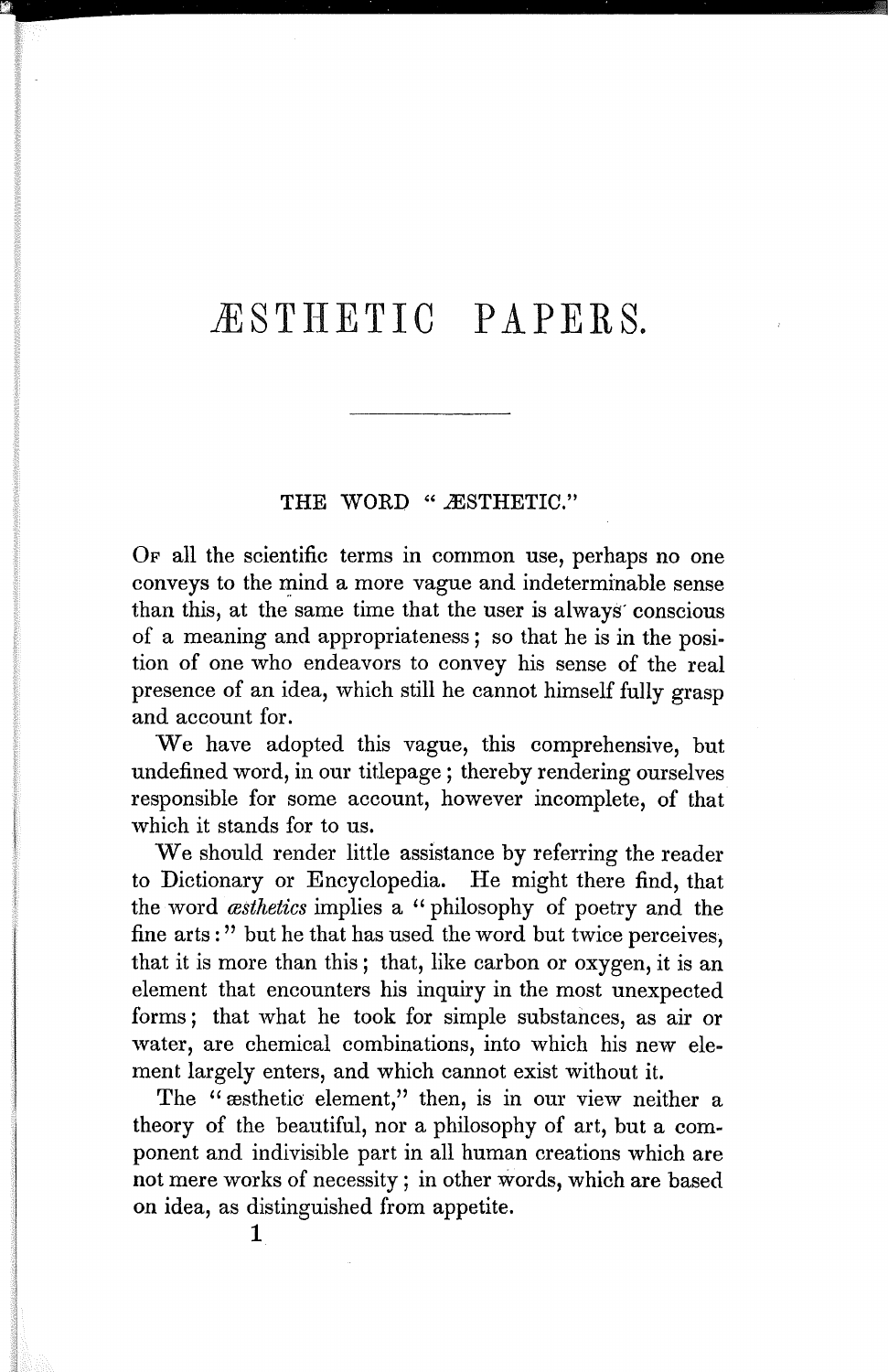Sundry pairs of words, dualistic philosophical terms, have been long growing into use, and exercising, by the ideas they represent, an influence on the world of thought; such as subjective and objective, personal and impersonal, the Me and the Not-me; all having a reference to the central fact of the constant relation of the individual to the universal, and of their equally constant separation. The one always " works and lives in the other;" and, according to the preponderance of the one or the other element, the most various results appear in individuals and in nations.

Historians have remarked, and our own eyes see and have seen, the "profound impersonality" which is the characteristic of the German genius, as distinguished from the vivid personality of the French. *L'état, c'est moi!* was a concentrated formula of that personal character which is equally apparent in the centralizing murders of the Merovingian dynasty, and in those analogous assassinations whereby, thirteen centuries after, each petty deputy strove to make his personality the central life of France.

It results from these diverse characteristics, that the Frenchman has always shone in action, where the strong personal feeling, the consciousness of the self, leads to the most bril· liant results, - the heroic of action. The German, on the contrary, is infinitely greatest in thought, easily placing his less exacting personality on one side, so that it should shed no disturbing colors upon his calm objective view.

Into the world of art also, as into that of politics and life, these self-opposing and neutralizing elements enter. Each man, according to his personal or unpersonal mode of being, according to the predominance of the subjective or the objective in his nature, takes the one or the other position. The French school of criticism, the personal, is based upon *taste.* It inquires, Does this work satisfy and please my taste, that is the taste of cultivated persons; the taste of the best judges or authorities? A shifting standard, offering no absolute criterion; which places the highest aim of art in pleasing; asking triumphantly, What, then, becomes of art, if its object be not to please? According to the German formula, this is to subordinate the object to the observer.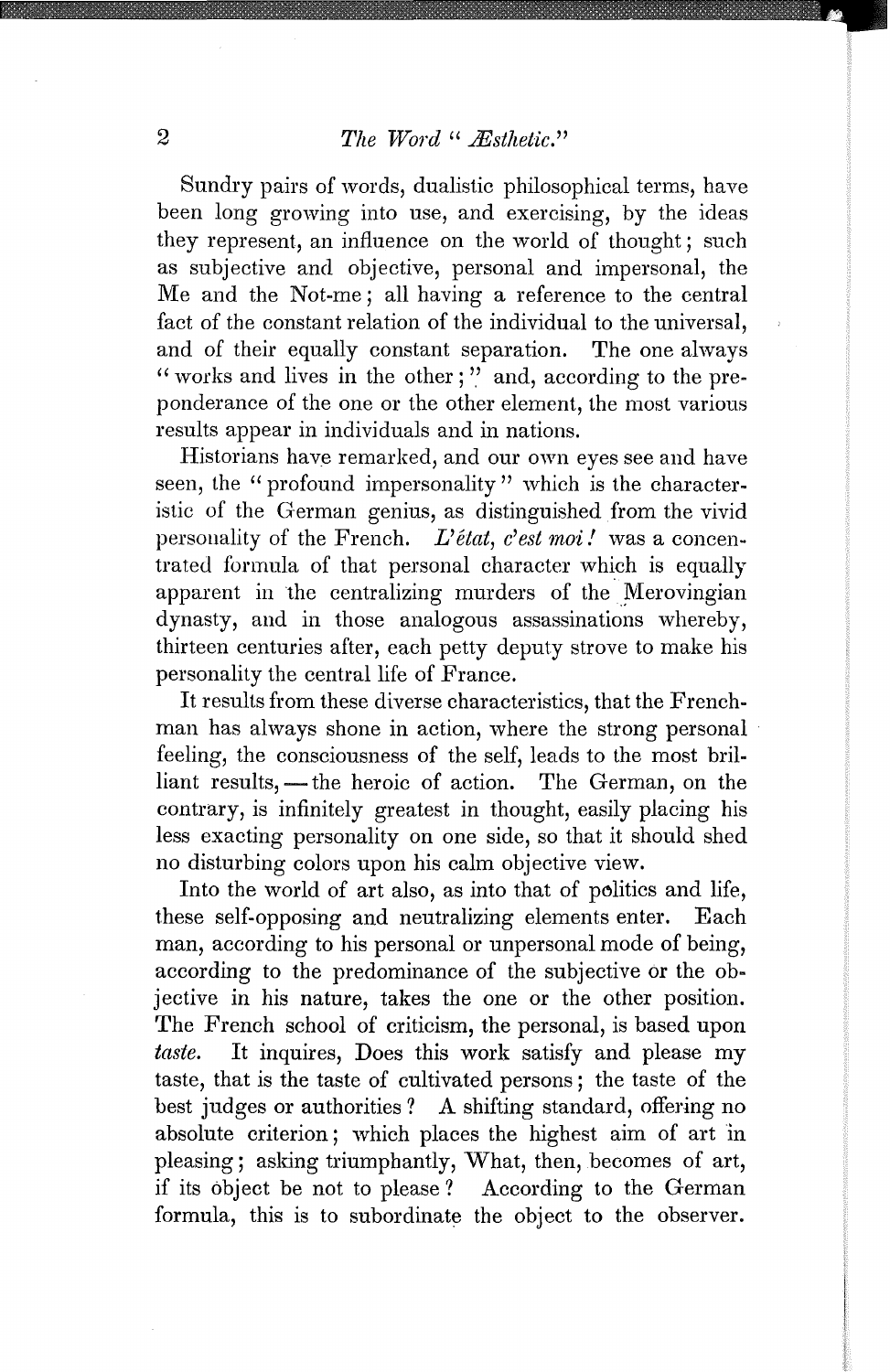The contrary position, the unpersonal, which sinks and subordinates the observer to the object,  $-$  which, by putting my personality aside, enables me to see the object in a pure uncolored light,  $-$  is the æsthetic.

Germany is the discoverer of the æsthetic, because the German mind, more than any other, embodies the unpersonal principle that underlies the æsthetic view. It became conscious of its own possession, as soon as its criticism began to apply itself to the region of literature and the arts. But it is singular, that, armed with this talisman to explore and expound the mysteries of art, there is a peculiar deficiency in the modern German attempts in the arts that address themselves to the eye. It reminds us of a man, trying, in a painstaking manner, to imitate the sports and feats that he failed to learn in his youth; so that the untaught, unscientific skill of a vigorous child shoots at a bound far beyond him.

How, then, do we account for the wonders that German art achieved in architecture in old time, and lately in music? Simply by the recollection, that these arts were German growths, antecedent to any conscious æsthetic criticism. Moreover, the arts may be classified, as partaking, in a greater or less degree, of the individual or the universal. Music and architecture, by their nature, are of a more universal expression than painting and sculpture, and belong more naturally to the German.

The progress of art, considered with relation to these two principles, is as follows:  $-$  All art, in its origin, is national and religious. The feeling expressed is of far greater importance than the vehicle in which it is conveyed. The practical portion of early art is conventional: the spiritual is profoundly significant, confined in its range, narrow but exalted. An expression of the infinite by means of the beautiful, inadequate indeed as expression, but deeply interesting, as is all inadequate expression, to those who can read the intention through the uncertain and vague embodiment.

The second step in art is when the practical, resting on this deep spiritual basis, advances by means of individual